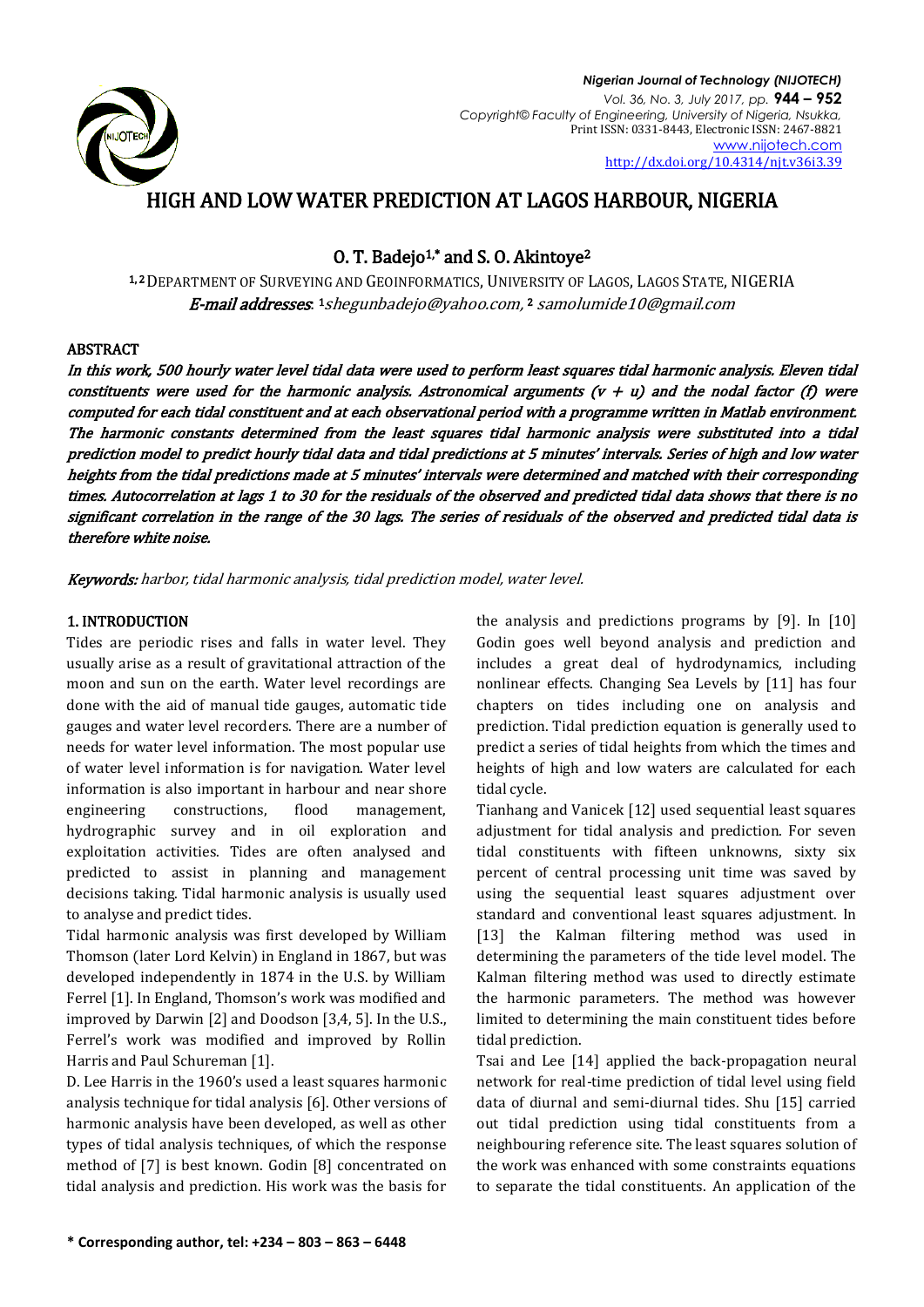back-propagation neural network using short-term measuring data was presented by [16]. Tidal level data at Taichung Harbour in Taiwan was used to test the performance of the model. Comparisons with conventional harmonic methods indicate that the backpropagation neural network mode can also efficiently predict the long-term tidal levels.

Centre for Operational Oceanographic Products and Services (CO-OPS) is the government agency responsible for tidal analyses and predictions for coastal waters of the United States. Standard harmonic analyses of observed water level series are made for 37 constituents by CO-OPS. From the analyses, the harmonic constants, amplitude and phase lag are determined for each constituent and used for tidal prediction of high and low water levels. Water level tidal predictions by CO-OPS are given for over 3,000 locations and placed on CO-OPS web site [17].

The United Kingdom hydrographic office developed the Admiralty EasyTide. Admiralty EasyTide is the most comprehensive tidal prediction service on the web, with high and low tidal predictions for over 7000 ports [18]. Admiralty EasyTide is also based on tidal harmonic analyses and prediction and gives free tidal predictions for seven days.

## 2. METHODOLOGY 2.1 Study Area

The study area for this work is Lagos harbour. The Lagos harbour is situated in Lagos State, which is in the southwestern part of Nigeria. Lagos harbour serves as the entrance from the Atlantic Ocean to a network of Lagos lagoons, with Lagos and Lekki lagoons being the major lagoons among these lagoons. The other lagoons are Yewa, Badagry, Ologe, Iyagbe, Kuramo, Apese, Epe, and Mahin lagoons [19].

Lagos lagoon empties into the Atlantic Ocean through Lagos Harbour. The Lagos harbour is 0.5 km to 1 km wide and 10km long. The Lagos bathymetric survey carried out in 2008 by Department of Surveying and Geoinformatics, University of Lagos for Lagos State Government reveals that the water depth of Lagos harbour ranges from 4m to 20m, with an average depth of 11m. Lagos harbour is tidal. Water from the Atlantic Ocean moves into the Lagos harbour during high tides and receeds during low tides.

Salinity varies within the Lagos lagoon. In the main basin of Lagos lagoon, salinity is always below 3% during the raining season. During the dry season however, salinities rise to 30% in Lagos harbour, and to 8-10% in the main basin of Lagos Lagoon. The surface water temperature of the main basin of the Lagos lagoon varies from 26°- 31.5°C throughout the year, reaching maxima during the wet season [20].

The origin of erosion in Victoria Island, Lagos State can be traced to the construction of two breakwaters between 1908 and 1912 at the entrance to Lagos harbour from the sea. Lagos harbour was known to be constantly silted thereby constituting a navigational hazard to ships going into Lagos harbour [21 and 22]. The construction of these breakwaters which are almost perpendicular to the coastline and projecting into the Atlantic Ocean affected the normal flow of sediments, which on this part of the Nigerian coast is from west to east. Although the construction of two breakwaters solved the problem of siltation, it starved Victoria Island beach which is on the east of the breakwater of sediments. So, while areas on the west of the breakwaters were accreting, Victoria Island which is on the east was experiencing acute erosion. Eko Atlantic City is being built around the entrance of Lagos harbour as a hard-core engineering solution to perennial erosion in Victoria Island. This gigantic project has only succeeded in raising the mean sea level in Lagos State and in transferring erosion from Victoria Island to other parts of Lagos State.

The Lagos harbour is the economic nerve centre of the county and provides access to Lagos and Tin Can ports. Lagos and Tin Can ports handle a greater percentage of imported goods and products into Nigeria. Many industries and headquarters of banks are situated in the vicinity of Lagos harbour as a result of the commercial activities around Lagos and Tin Can Ports. Figure 1 shows a Google earth image of Lagos harbour area.



Figure 1: Google earth image of Lagos harbour area

## 2.2 Data Acquisition

The tidal observation for this work was obtained from Nigerian Institute for Oceanography and Marine Research (NIOMR) permanent sea level tide gauge station situated at Lagos harbour. The observed tidal data covered a period of 523 hours (from January 9, 2014 to January 31, 2014). The tide gauge zero is 2.9063m and is tied to the Lagos survey datum of 2.8310m. The mean sea level tidal observations were converted to hourly heights above chart datum. The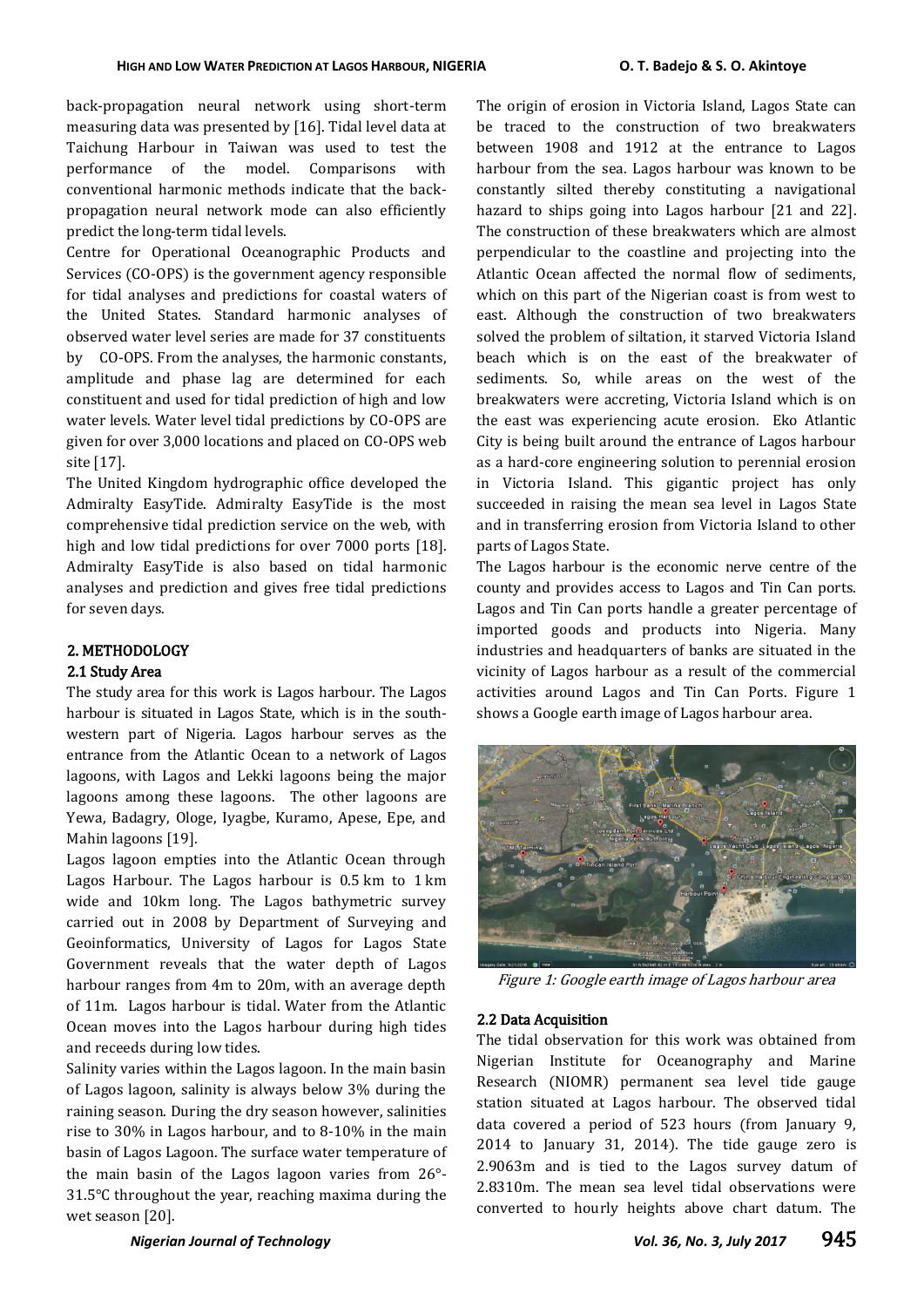chart datum at Lagos harbour is 0.31m below the mean sea level at Lagos harbour.

The tidal observations were approximate as a result of shipping activities at the Lagos harbour. The observed tidal data above chart datum were subjected to a median filter to remove spikes in the data. The essence of the median filter was to run through the tidal data one by one, substituting each tidal data with the median of neighboring tidal data [23].

#### 2.3 Harmonic Analysis of Tides

The basic equation for carrying out harmonic analysis of tide is given by [24] as:

$$
h(t) = S_0 + \sum_{t=1}^{n} (H_i \cos[\omega_i t + \alpha_i])
$$
 (1)

In (1),  $ω$ <sub>i</sub> is the angular frequency of the tidal constituent I,  $H_i$  is the amplitude of tidal constituent I,  $S_0$  is the height of mean sea level above the datum used, t is the time, n is the number of harmonic constituents and  $\alpha_i$  is the phase of each harmonic constituent.

The orbit of the moon is not constant, but rotates slowly with a period of 18.61 years. The amplitude (H) and phase (α) of each harmonic constituent are not constant but change slowly as a result of the rotation of the orbit of the moon. To take care of the changes in the amplitude (H) and phase  $(\alpha)$  of each harmonic constituent, a nodal factor f and astronomical argument  $(v + u)$  are usually introduced to modify eq. (1) [25]. Introducing this nodal factor f and (v+u) gives:

$$
h(t) = S_0 + \sum_{t=1}^{n} (f_i H_i \cos[\omega_i t + (v_i + u_i - \alpha_i)]) \tag{2}
$$

In  $(2)$ , v is the phase angle at time zero, u is the nodal angle, and f and is the nodal factor. Eleven tidal constituents were used for the harmonic analysis; the eleven tidal constituents are shown in Table 1.

Table 1: Tidal Constituents used for Harmonic Analysis

| S/N | Constituent Name | Constituent Frequency $(\omega_i)$ |
|-----|------------------|------------------------------------|
| 1.  | M <sub>2</sub>   | 28.9841042                         |
| 2.  | S <sub>2</sub>   | 30.0000000                         |
| 3.  | N2               | 28.4397295                         |
| 4.  | K2               | 30.0821373                         |
| 5.  | Κ1               | 15.0410686                         |
| 6.  | 01               | 13.9430356                         |
| 7.  | P <sub>1</sub>   | 14.9589314                         |
| 8.  | MSf              | 1.0158958                          |
| 9.  | 2N <sub>2</sub>  | 27.8953548                         |
| 10. | M4               | 57.9682084                         |
| 11. | MS4              | 58.9841042                         |

Equations for calculating v and u are given by [26], with some minor changes as a result of the direct use of the

original astronomical parameters [27]. Basic astronomical parameters are given in equations 3a to 4e. The time dependent auxiliary coefficients (c) are introduced for their recurrent use and can be rounded to six decimal digits. The longitudes of lunar and solar elements (d) define the long period time dependence of the constituent arguments v; they are expressed as a function of

$$
T = \frac{\left(365m + int\left[\frac{m-1}{4}\right] + 0.5\right)}{36525} \tag{3}
$$

where, T is time expressed in Julian centuries (36 525 d), taken from Greenwich mean noon, December 31, 1899 (Gregorian calendar); m is time after 0 h, January 1, 1900 in years and the integer part of (m - 1)/4 accounts for the leap years [26, 27, 28]. The time dependent elements of the moon's orbit (e) define, according to [26], f and u.

Astronomical arguments (v+u) and corresponding nodal factor (f) given by [27] were calculated for seven constituents for each observation period in Matlab programming environment using the following constants, equations 3a to 4e and equations in Table 2. The constants used are given as follows:

 $c = 3.84403 \times 10^8 m$  (mean earth-moon distance)  $c_1 = 1.495 042 01 \times 10^{11} m$  (mean earth-sun distance)

$$
\frac{S}{E} = 332\,488 \pm 43m \qquad \left(\frac{\text{sun}}{\text{earth}}\text{mass ratio}\right) \qquad (3a)
$$
  

$$
\frac{M}{E} = 12\,289 \pm 4 \times 10^{-6}
$$
  

$$
= \frac{1}{81.37} \qquad \text{(moon earth mass ratio)} \qquad (3b)
$$

$$
\frac{S}{M} = 2.705\ 455 \times 10^7 m \quad \text{(sun moon mass ratio)} \quad (3c)
$$
\n
$$
S' = \left(\frac{c}{c_1}\right)^3 \frac{S}{M} = 0.459\ 875\ 64 \quad \text{(solar factor)} \quad (3d)
$$
\n
$$
e = 0.054\ 900\ 56 \quad \text{(eccentricity of moon's orbit)}
$$

 $i = 5.14537628$ °

(inclination of moon's orbit to plane of ecliptic) The time dependent parameters are:

$$
e_1 = 0.016 751 04 - 4.180 \times 10^{-7} m - 1.26 \times 10^{-11} m^2
$$
  
(eccentricity of earth's orbit) (3e)

$$
\omega = 23.452\,294^\circ - 1.301\,11^\circ \times 10^{-4}m
$$

 $\text{(obliquity of the ecliptic)} \tag{3f}$ Time Dependent Auxiliary Coefficient are:

$$
A = S' \frac{\left(1 + \frac{3}{2}e_1^2\right)}{\left(1 + \frac{3}{2}e^2\right)}
$$
(3g)

$$
A_1 = \cos i \cos \omega \tag{3h}
$$
\n
$$
A_2 = \sin i \sin \omega \tag{3i}
$$

$$
z = \sin t \sin \omega \tag{31}
$$
  

$$
\cos \frac{1}{2}(\omega - i)
$$

$$
A_3 = \frac{\cos \frac{\pi}{2}(\omega - i)}{\cos \frac{1}{2}(\omega + i)}
$$
(3)

$$
A_4 = \frac{\sin\frac{1}{2}(\omega - i)}{\sin\frac{1}{2}(\omega + i)}
$$
(3k)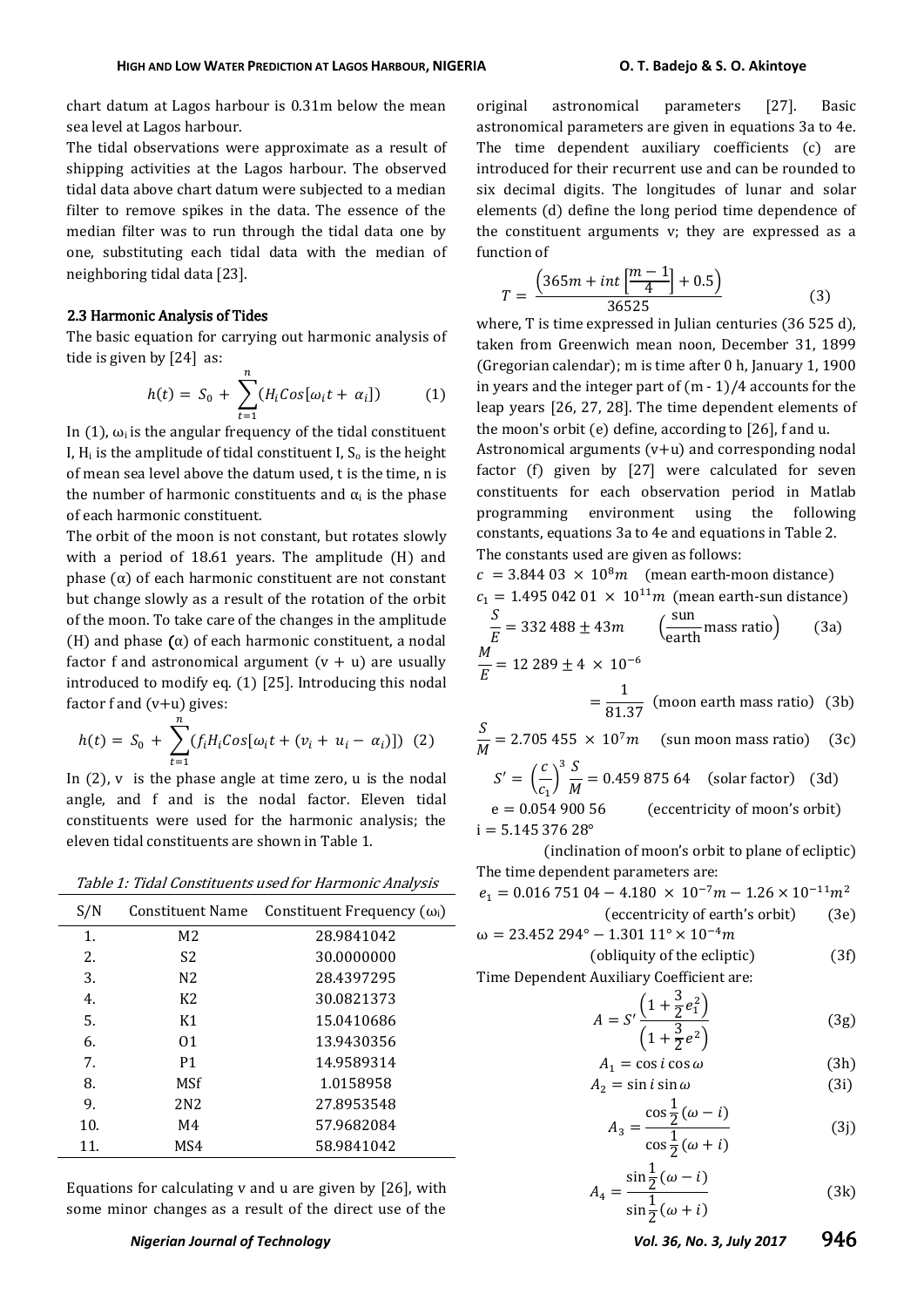$$
A_5 = A \sin 2\omega \tag{3}
$$

$$
A_6 = A \sin^2 \omega \tag{3m}
$$

$$
B_1 = \left\{ \cos \frac{\omega}{2} \cos \frac{i}{2} \right\}^{-4}
$$
 (3n)

$$
B_2 = \left\{ A_5 + \left( 1 - \frac{3}{2} \sin^2 i \right) \sin 2\omega \right\}^{-2} \tag{30}
$$

$$
B_3 = \left\{ A_6 + \left( 1 - \frac{3}{2} \sin^2 i \right) \sin^2 \omega \right\}^{-2}
$$
 (3p)

$$
B_4 = \left\{ \sin \omega \cos^2 \frac{\omega}{2} \cos^4 \frac{i}{2} \right\}^{-1}
$$
 (3q)

$$
B_5 = 2A_5B_2 \t(3r)
$$
  

$$
B_6 = 2A_6B_3 \t(3s)
$$

$$
=2A_6B_3\tag{3s}
$$

$$
B_7 = \left\{ 1 + \frac{\left(1 - \frac{3}{2}\sin^2 i\right)}{A} \right\}^{-2} = B_2 A_5^2 = B_3 A_6^2 \quad (3t)
$$

 $\overline{\phantom{a}}$ 

Longitude of lunar and solar elements are given by:  $h = 279.696678^{\circ} + 36000.768925^{\circ}T + 3.025^{\circ} \times 10^{-4}T^2$  $(mean longitude of sun)$  (3u)  $s = 270.437422^{\circ} + 481267.892000^{\circ}T + 2.525^{\circ}$  $\times 10^{-3}T^2 + 1.89^{\circ} \times 10^{-6}T^3$  $(3v)$ 

s is the mean longitude of moon.

 $p = 334.328019^{\circ} + 4069.032206^{\circ}T - 1.0344^{\circ} \times 10^{-2}T^2$  $-1.25^{\circ} \times 10^{-5}$ T<sup>3</sup>  $(3w)$  $p$  is the longitude of lunar perigee.

 $N = 259.182533^{\circ} - 1934.142397^{\circ}T + 2.106^{\circ} \times 10^{-3}T^2$  $+ 2.22^{\circ} \times 10^{-6}T^{3}$  $(3x)$   $N$  is the longitude of moon's node.

Time dependent elements of the lunar orbit are given by the following equations:

$$
I = \cos^{-1}\{A_1 - A_2 \cos N\}
$$

(obliquity of lunar orbit with respect to earth's equator) (4a)

$$
C = \tan^{-1}\left\{A_3 \tan \frac{N}{2}\right\}
$$
 (4b)

$$
v = C - \tan^{-1} \left\{ A_4 \tan \frac{N}{2} \right\}
$$
  
(right ascension of lunar intersection)  

$$
v' = \tan^{-1} \left\{ \frac{\sin 2l \sin v}{A_5 + \sin 2l \cos v} \right\}
$$
(4c)

$$
\text{(auxiliary term for K1)} \tag{4d}
$$
\n
$$
2\,\text{v}^{\text{}} = \tan^{-1}\left\{\frac{\sin^2\,\text{I}\sin 2v}{4\,\text{I}\cdot\sin^2\,\text{I}\cdot\sin^2\,\text{I}}\right\}
$$

$$
(A6 + sin2 I cos 2v)
$$
  
(auxiliary term for K2) (4e)

The Nodal factors f and astronomical arguments v and u for the remaining four tidal constituents were derived from the nodal factors and astronomical arguments v and u of the seven constituents given in Table 3. Table 3 shows the relationships between the various nodal factors and astronomical arguments.

| Constituent    |                                                                                                                                               |                              | u            | $\sigma$                                                                 |
|----------------|-----------------------------------------------------------------------------------------------------------------------------------------------|------------------------------|--------------|--------------------------------------------------------------------------|
| M <sub>2</sub> | $B_1 \cos^4 \frac{1}{2}$                                                                                                                      | $2\tau - 2s + 2h$            |              | $2\xi - 2v$ 28.984104214 - 10.14 $\times$ 10 <sup>-9</sup> T             |
| S <sub>2</sub> |                                                                                                                                               | $2\tau$                      |              | 30.000000000                                                             |
| $N_2$          | $B_1 \cos^4 \frac{1}{2}$                                                                                                                      |                              |              | $2\tau - 3s + 2h + p$ $2\xi - 2v$ $28.439729516 - 28.16 \times 10^{-9}T$ |
| $K_2$          | ${B_3 \sin^4 I + B_6 \sin^2 I \cos 2\nu + B_7}^{\frac{1}{2}}$                                                                                 | $2\tau + 2h$                 | $-2v''$      | $30.082137278 + 1.38 \times 10^{-9}$ T                                   |
| $K_1$          | ${B_2 \sin^2 2I + B_5 \sin 2I \cos \nu + B_7}^{\frac{1}{2}}$                                                                                  | $\tau + h - 90^{\circ}$      | $-\nu'$      | $15.041068639 + 0.69 \times 10^{-9}$ T                                   |
| 0 <sub>1</sub> | $B_4 \sin \log^2 \frac{1}{2}$                                                                                                                 | $\tau - 2s + h + 90^{\circ}$ | $2\xi - \nu$ | $13.943035575 - 10.84 \times 10^{-9}$ T                                  |
| $P_1$          |                                                                                                                                               | $\tau-h+90^\circ$            | $\theta$     | $14.958931361 - 0.69 \times 10^{-9}$ T                                   |
|                | ource [27] Here $\tau$ is the 15 <sup>0</sup> t + 100 <sup>0</sup> t is the Creenwich time in heurs and $\tau$ is the Angular speed in e/heur |                              |              |                                                                          |

Table 2: Time Dependent Nodal Factors, Arguments and Speeds of Seven Major Harmonic Component Tides

Source: [27]. Here, τ is the 15<sup>°</sup> t + 180<sup>°</sup>, t is the Greenwich time in hours and σ is the Angular speed in <sup>o</sup>/hour

| t abie of themsellollips been een faitoas homm inevold and abit onollipsi algumento |                  |                                |                              |                                                       |  |
|-------------------------------------------------------------------------------------|------------------|--------------------------------|------------------------------|-------------------------------------------------------|--|
| S/N                                                                                 | Constituent name | Constituent speed $(\omega_i)$ | Nodal factor $(f_i)$         | Astronomical argument<br>$(v_i+u_i)$                  |  |
| ı.                                                                                  | <b>MSf</b>       | 1.0158958                      | f of $M_2$                   | 360-(v+u) of $M_2$                                    |  |
| 2.                                                                                  | $2N_2$           | 27.8953548                     | f of $M_2$                   | $2x(v+u)$ of N <sub>2</sub> - (v+u) of M <sub>2</sub> |  |
| 3.                                                                                  | $M_4$            | 57.9682084                     | $(f \circ f M_2)$<br>Squared | $2x(v+u)$ of $M_2$                                    |  |
| 4.                                                                                  | MS <sub>4</sub>  | 58.9841042                     | f of $M_2$                   | $(v+u)$ of $M_2$                                      |  |

Table 3: Relationships between various nodal factors and astronomical arguments

The tidal harmonic analysis model in eq.(2) can be expanded using trigonometric functions as:

$$
h(t) = S_0 + \sum_{t=1}^{n} (f_i H_i \cos[\omega_i t + (\nu_i + u_i)] \cos \alpha_i) + \sum_{t=1}^{n} (f_i H_i \sin[\omega_i t + (\nu_i + u_i)] \sin \alpha_i)
$$
(5)  
et  $A_i = H_i \cos \alpha_i$  and  $B_i = H_i \sin \alpha_i$ 

Let 
$$
A_i = H_i \cos \alpha_i
$$
 and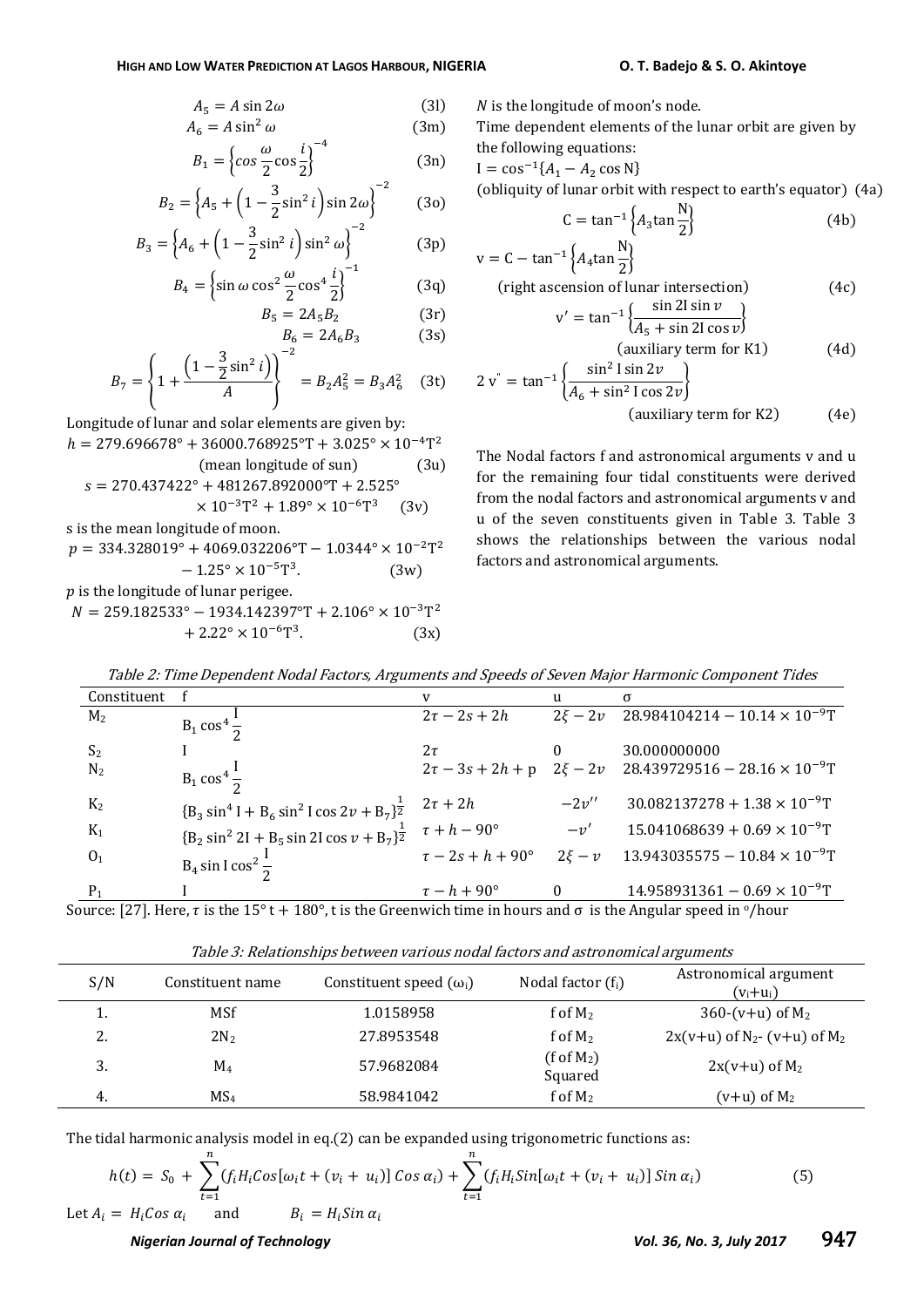The tidal harmonic and prediction model becomes:

$$
h(t) = S_0 + \sum_{t=1}^{n} ((A_i f_i \cos[\omega_i t + (v_i + u_i)]) + (B_i f_i \sin[\omega_i t + (v_i + u_i)]))
$$
(6)

Matrix A will therefore be created in the following form:

$$
\begin{array}{ll}\n\mathcal{F}_0 & A_1 & B_1 & A_2 \\
1 & f_1 \cos \left[\omega_1 t_1 + \{v_1 + u_1\}\right] f_1 \sin \left[\omega_1 t_1 + \{v_1 + u_1\}\right] f_2 \cos \left[\omega_2 t_1 + \{v_1 + u_1\}\right] f_2 \sin \left[\omega_2 t_1 + \{v_1 + u_1\}\right] \dots \\
1 & f_1 \cos \left[\omega_1 t_2 + \{v_1 + u_1\}\right] f_1 \sin \left[\omega_1 t_2 + \{v_1 + u_1\}\right] f_2 \cos \left[\omega_2 t_2 + \{v_1 + u_1\}\right] f_2 \sin \left[\omega_2 t_2 + \{v_1 + u_1\}\right] \dots \\
1 & f_1 \cos \left[\omega_1 t_n + \{v_1 + u_1\}\right] f_1 \sin \left[\omega_1 t_n + \{v_1 + u_1\}\right] f_2 \cos \left[\omega_2 t_n + \{v_1 + u_1\}\right] f_2 \sin \left[\omega_2 t_n + \{v_1 + u_1\}\right]\n\end{array}\n\tag{7}
$$

Five hundred and twenty three (523) tidal observations were available for this work. Five hundred (500) hourly tidal observations were used for harmonic analysis. The remaining twenty-three (23) hourly tidal observations were used for the validation of predicted tidal data. A total of twenty-three unknowns were solved for in the trigonometric equation. Five hundred hourly tidal data form the vector of observations. Least squares adjustment method was used to solve for the unknown parameters. The least squares adjustment solution is given as:

$$
X = (A^T P A)^{-1} A^T P L \tag{8}
$$

$$
X = [S_0, A_1, B_1, \dots \dots \dots A_n, B_n]^T
$$
 (9)

$$
L = [h_1, h_2, \dots \dots \dots h_n]^T
$$
 (10)

Where P is unit weight matrix.

The normal equation  $(A^T P A)$  is near singular and thus the unknown parameters X were determined by using conjugate gradient method. This method was discussed extensively in [28]. With the values of the unknown parameters in eq.(9) computed, and the values of  $f_i$  and  $(v_i + u_i)$  obtained from equations 3a to 4e and Table 2, [29] solve for the harmonic constant  $\alpha_i$  as follows:

$$
Tan\alpha_i = \frac{B_i}{A_i} = \frac{H_i \, Sin\alpha_i}{H_i \, Cos\alpha_i}
$$
 (11a)

$$
\alpha_i = \operatorname{Tan}^{-1}\left(\frac{B_i}{A_i}\right) \tag{11b}
$$

 $H<sub>i</sub>$  can also be determined from the following relationship:

$$
B_i = H_i \sin \alpha_i \tag{12a}
$$

$$
H_i = \frac{B_i}{\sin \alpha_i} \tag{12b}
$$

The harmonic constants determined from equations 11b and 12b and the values of  $f_i$  and  $(v_i + u_i)$  obtained from 3a to 4e and Table 2 were substituted into equation 6 to predict hourly tidal data. Furthermore, tidal predictions were made at 5 minutes' interval using the same equation 6 and changing the hourly time intervals to 5 minutes' interval. A subroutine was written in the same Matlab environment where the main tidal prediction programme is based to determine series of high and low water heights from the tidal predictions made at 5 minutes' intervals. Corresponding times (year, month, day, hour, minute and second) of the high and low water

heights were also programmed and concatenated with the predicted tidal data at five minutes' intervals.

#### 2.4 Box-Pierce Q Statistical Test:

Box-Pierce Q Statistical test was carried out to determine whether there is white noise in the residual of the observed and predicted tidal data. The auto correlations at lags 1 to 30 were computed using eq.(13) given by [30].

$$
r_{k} = \frac{\sum_{t=k+1}^{n} (\left[y_{t} - \bar{y}\right] \left[y_{t-k} - \bar{y}\right])}{\sum_{t=1}^{n} (y_{t} - \bar{y})^{2}}
$$
(13)

where,  $r_1$  shows how successive values of y relate to each other,  $r_2$  shows how y values two periods apart relate to each other, and,  $r_n$  shows how y values n periods apart relate to each other. The auto correlations at lag  $1, 2, ...$ make up the autocorrelation function (ACF).

A white noise model is a model where observations  $v_t$  is made of two parts: a fixed value C and an uncorrelated random error component er.

$$
y_t = C + e_r \tag{14}
$$

For uncorrelated data (a time series which is white noise), we expect each autocorrelation to be close to zero. The error component in this work was determined by using the following relationship given by [31]:

$$
e_r = yobs_t - ypre_t \tag{15}
$$

where, yobst is observed tidal data at time t and ypret is the predicted tidal data at time t.

The autocorrelations at lags 1 to 30 were computed using equation (13).

#### 2.5 Root Mean Square Error

The Root-Mean-Square error (RMSE) of the observed data beyond data used for tidal harmonic analysis and predicted tidal data was found using:

$$
RMSE = \sqrt{\left(\frac{1}{n}\sum_{i=1}^{n} e_i^2\right)}
$$
 (16)

where,  $e_i$  is the predicted tide at time and  $i -$  observed tide at time  $I_n = 23$ 

## 3. RESULTS AND DISCUSSION OF RESULTS 3.1 Results

The results of the least squares harmonic analysis are presented in this section. Table 4 shows the solution of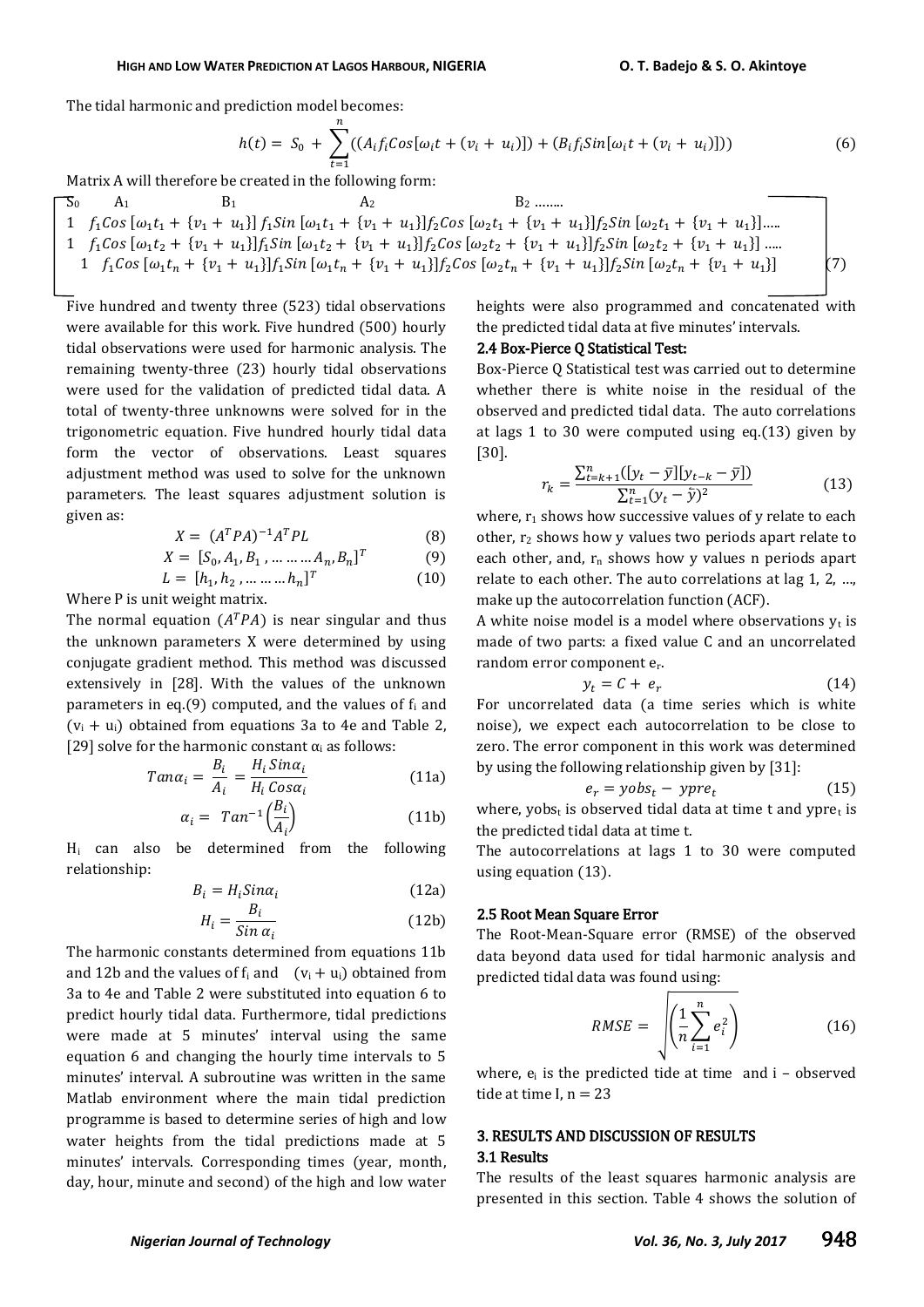the least squares adjustment and the residuals from the least squares adjustment. The tidal characteristics of the eleven tidal constituents used for the adjustment are shown in Table 5; while Figure 2 shows predicted tides above chart datum for Lagos harbour for June 1, 2017. Figure 3 shows high and low water prediction for Lagos harbour from June 1-4, 2017.

Table 4: Least squares solution and residuals from least squares adjustment

| S/N            | Least Squares Solution (X) | <b>Residuals</b><br>from<br>Adjustment (V=AX-L) |
|----------------|----------------------------|-------------------------------------------------|
| 1              | 1.302179                   | 7.37E-12                                        |
| $\overline{2}$ | $-0.11913$                 | 9.78E-11                                        |
| 3              | 0.382827                   | 4.23E-11                                        |
| 4              | $-0.45112$                 | 6.07E-10                                        |
| 5              | $-0.12865$                 | $-7.41E-10$                                     |
| 6              | $-0.19292$                 | $-7.77E-11$                                     |
| 7              | 0.057184                   | $-8.21E-11$                                     |
| 8              | 0.574465                   | 7.01E-11                                        |
| 9              | $-0.01357$                 | 1.21E-09                                        |
| 10             | $-0.01596$                 | 2.64E-09                                        |
| 11             | 0.304057                   | 4.49E-10                                        |
| 12             | $-0.0013$                  | $-2.91E-12$                                     |
| 13             | $-0.02475$                 | 1.10E-11                                        |
| 14             | $-0.0179$                  | $-2.40E-09$                                     |
| 15             | $-0.15399$                 | 3.69E-11                                        |
| 16             | $-0.01148$                 | 6.40E-11                                        |
| 17             | $-0.00528$                 | $-7.10E-11$                                     |
| 18             | $-0.02146$                 | $-8.22E-11$                                     |
| 19             | $-0.03693$                 | 1.01E-12                                        |
| 20             | 0.003981                   | $-8.23E-10$                                     |

| S/N | Least Squares Solution (X) | Residuals<br>trom<br>Adjustment (V=AX-L) |
|-----|----------------------------|------------------------------------------|
| 21  | 0.008997                   | $-1.12E-09$                              |
| 22  | 0.000457                   | 2.50E-10                                 |
| 23  | 0.008568                   | 1.24F-09                                 |

Predicted tides were made from the beginning of the tidal observation in January 9, 2014 to June 1, 2017. A sample of hourly observed and predicted tidal data above chart datum is presented in Figure 4. Figure 5 shows observed data beyond data used for analysis and predicted tidal data above chart datum. The results of the auto correlations at lags 1 to 30 is shown in autocorrelation plot in Figure 6. The Root Mean Square Error (RMSE) is 0.026m.

#### 3.2 Discussion of Results

The results from the least squares adjustment done in this work gives the mean sea level for Lagos harbour as 1.302m. Residuals from the least squares adjustment range from -2.91E-12 to 7.37E-12, errors from the adjustment were minimal.

The tidal characteristics of the eleven constituents used for least squares adjustment shown in Table 6 shows that semi-diurnal constituents MS, S2, N2 and K2 has the highest amplitudes and are the most significant of all the tidal constituents used. The tides at Lagos harbour are semi-diurnal in nature, it is therefore expected that these four constituents should have the highest amplitudes.

The predicted tides above chart datum for Lagos harbour for June 1, 2017 shown in figure 2 shows the lowest water level to be 0.24m below chart datum. The predicted tidal curve is also smooth, indicating that all the spikes in the data as a result of vessels movement have been filtered off.

|--|

| S/<br>N | Constituent<br>Name | Constituent<br>Frequency $(\omega_i)$ | Amplitudes<br>$(H)$ $(m)$ | Nodal<br>Factor<br>(F) | $V+U$ (Deg) | Phase<br>Lag<br>(Deg) |
|---------|---------------------|---------------------------------------|---------------------------|------------------------|-------------|-----------------------|
| 1       | M <sub>2</sub>      | 28.9841042                            | 0.4009327                 | 1.0312165              | 212.6103308 | 107.2847047           |
| 2       | S <sub>2</sub>      | 30.0000000                            | 0.4691067                 | 1.0000000              | 360.0000000 | 195.9164932           |
| 3       | N <sub>2</sub>      | 28.4397295                            | 0.2012135                 | 1.0312165              | 222.5386352 | 163.4892168           |
| 4       | K <sub>2</sub>      | 30.0821373                            | 0.5746254                 | 0.7897748              | 302.3670598 | 358.6469542           |
| 5       | K1                  | 15.0410686                            | 0.3044753                 | 0.9078789              | 302.7971692 | 93.0051882            |
| 6       | 01                  | 13.9430356                            | 0.0247876                 | 0.8494056              | 254.2922924 | 266.9925836           |
| 7       | P <sub>1</sub>      | 14.9589314                            | 0.1550228                 | 1.0000000              | 312.4738420 | 263.3707084           |
| 8       | <b>MSf</b>          | 1.0158958                             | 0.0126332                 | 1.0312165              | 147.3896692 | 204.7223280           |
| 9       | 2N <sub>2</sub>     | 27.8953548                            | 0.0427149                 | 1.0312165              | 232.4669397 | 239.8382026           |
| 10      | M4                  | 57.9682084                            | 0.0098382                 | 1.0634074              | 65.2206616  | 66.1306154            |
| 11      | MS4                 | 58.9841042                            | 0.0085804                 | 1.0312165              | 212.6103308 | 86.9469372            |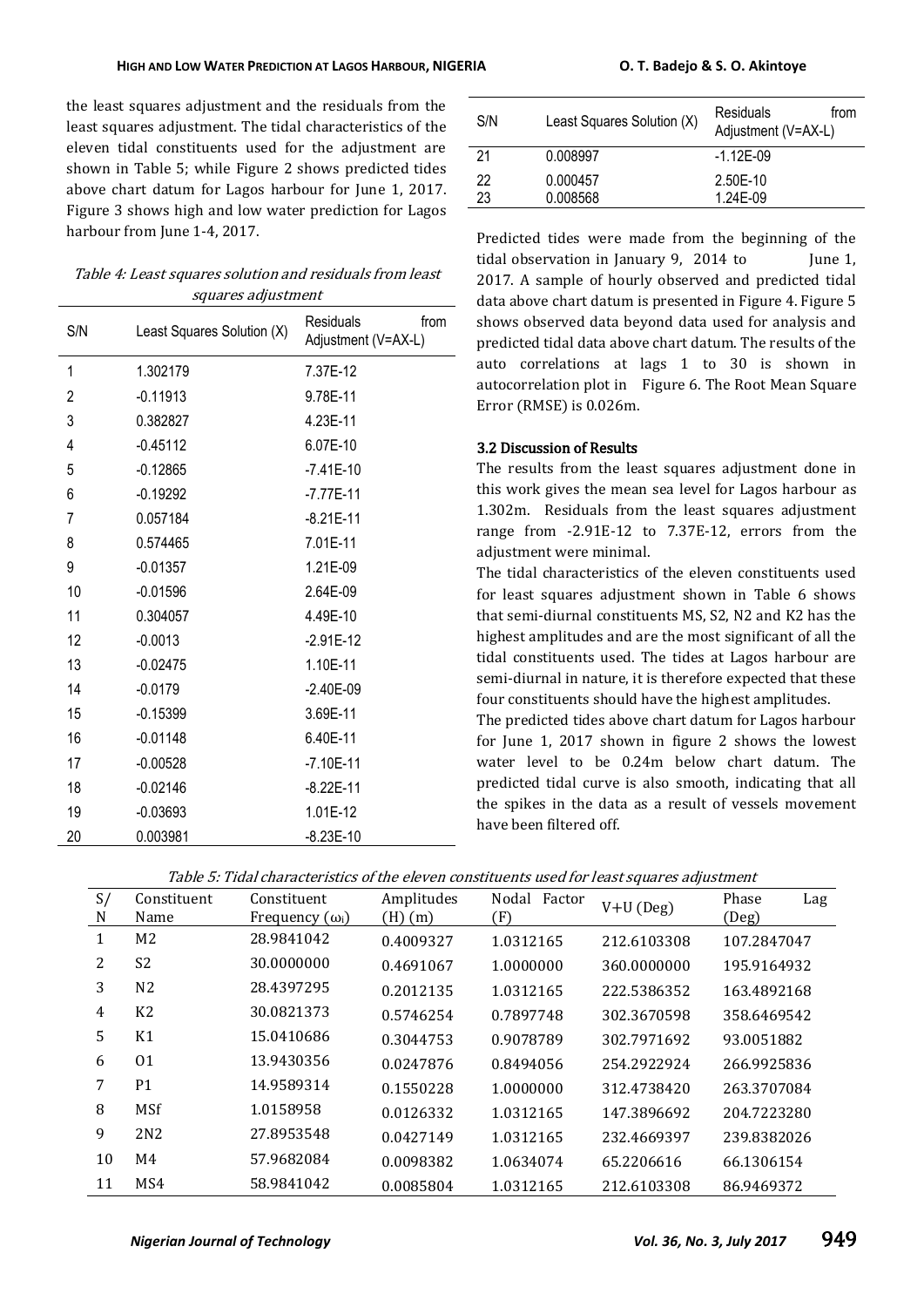



Figure 2: Predicted tides above chart datum for Lagos Harbour for June 1, 2017 at five minutes Interval from 0:00 hour

Figure 3:High and low water prediction for Lagos Harbour from June 1-4, 2017



Figure 4: Sample of hourly observed and predicted tidal data above chart datum



Figure 5: Observed data beyond data used for analysis and predicted tidal data above chart datum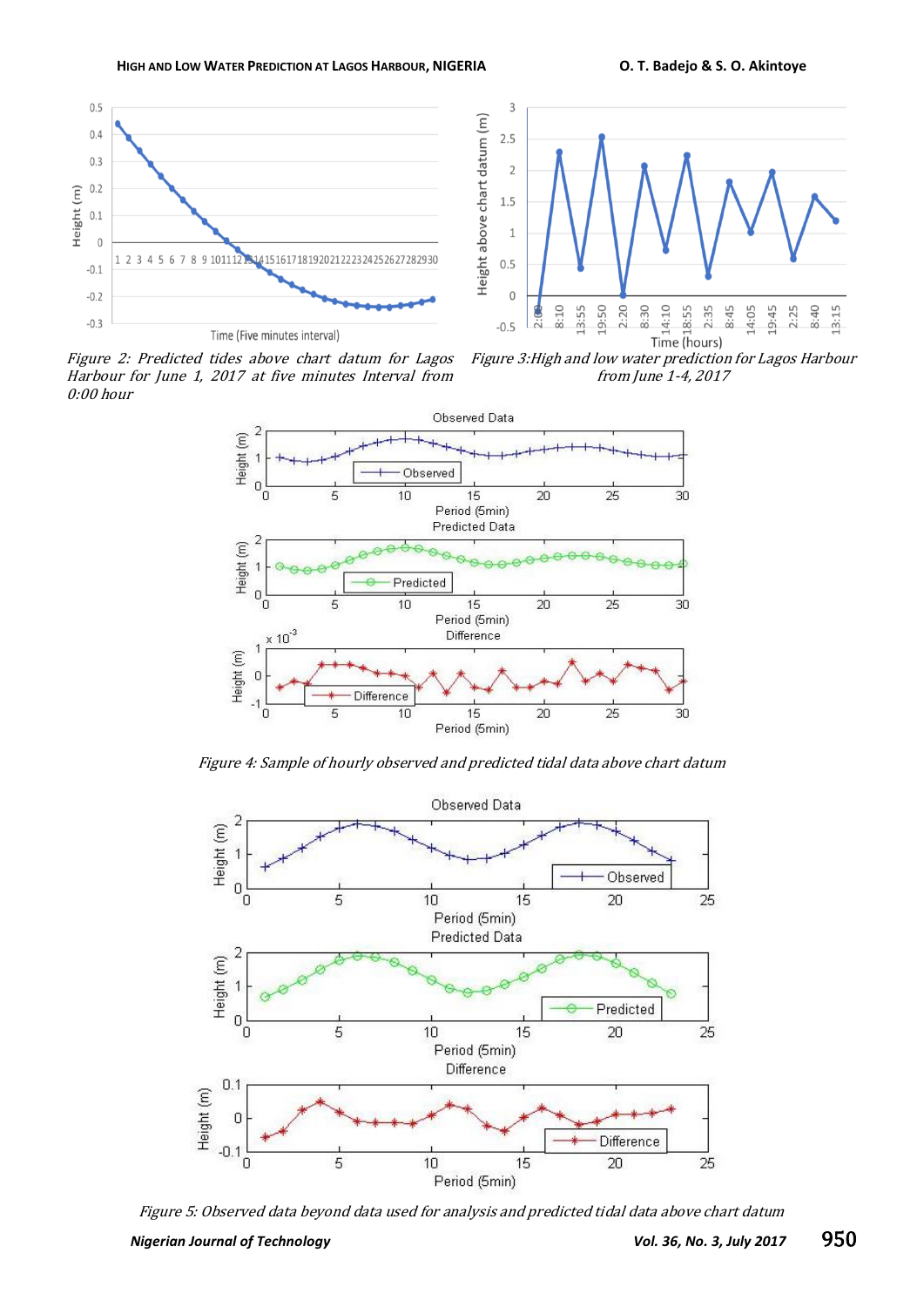

Figure 6: Autocorrelation function

High and low water prediction for Lagos harbour from June 1-4, 2017 shown in Figure 3 shows that successive high and low water heights vary in height and occur at intervals of about 6 hours. The lowest water level was 0.238m below chart datum at 02:00 hr on June 1, 2017 while the highest water level was 2.539m above chart datum at 19:50 hr on June 1, 2017.

Figure 4 shows sample of hourly observed and predicted tidal data above chart datum. The differences in the sample observed and predicted tides range from -0.006m to 0.005m. Figure 5 shows observed data beyond data used for analysis and predicted tidal data above chart datum. The differences in the observed data beyond data used for analysis and predicted data range from -0.057m to 0.048m. Predicted tides beyond data used for analysis therefore have an error of  $\pm$  0.06m.

At 95% confidence interval, it is expected that about 95% of the autocorrelations for the 30 lags in Figure 6 should be within  $-1.96\sqrt{\frac{1}{n}}$  $\frac{1}{n} \le r_k \le 1.96\sqrt{\frac{1}{n}}$  $\frac{1}{n}$ ; therefore  $-0.08$  $r_k \leq 0.0877$ . The autocorrelation for 28 of the 30 lags falls within the 95% confidence, which makes the model acceptable. There is no significant correlation in the range of the 30 lags. The series of residuals of the observed and predicted data is therefore white noise.

## 4. CONCLUSION AND RECOMMENDATION

### 4.1 Conclusion

In this work, 500 hourly water level tidal data derived from Nigerian Institute for Oceanography and Marine Research (NIOMR) permanent sea level tide gauge station situated at Lagos harbour were used to do least squares tidal harmonic analysis.

Autocorrelation at lags 1 to 30 for the residuals of the observed and predicted tidal data shows that there is no significant correlation in the range of the 30 lags. The series of residuals of the observed and predicted tidal data is therefore white noise. The accuracy achieved in this work is high enough to support marine activities around the Lagos harbour.

#### 4.2 Recommendation

The following recommendations are made as a result of this research work:

- i. More permanent tide gauge stations should be established along the Nigerian coastline.
- ii. Real time tidal observation should be made available to the public and research institutions.
- iii. The real time tidal observation should be stored in a database for further analysis.
- iv. The accuracy of this research work is high enough to support marine activities around Lagos harbour.
- v. There is a need to acquire and analyse past and current tidal data covering longer period of time to investigate possible changes in hydrodynamics around the Lagos harbour as a result of the sand filling and construction activities in Eko Atlantic City.

### 5. REFERENCES

[1] National Oceanic and Atmospheric Administration (N.O.A.A.), Tidal Analysis and Prediction, NOAA Special Publication, NOS CO-OPS 3. National Ocean Service, Center for Operational Oceanographic Products and Services, U.S. Department of Commerce, 2007.